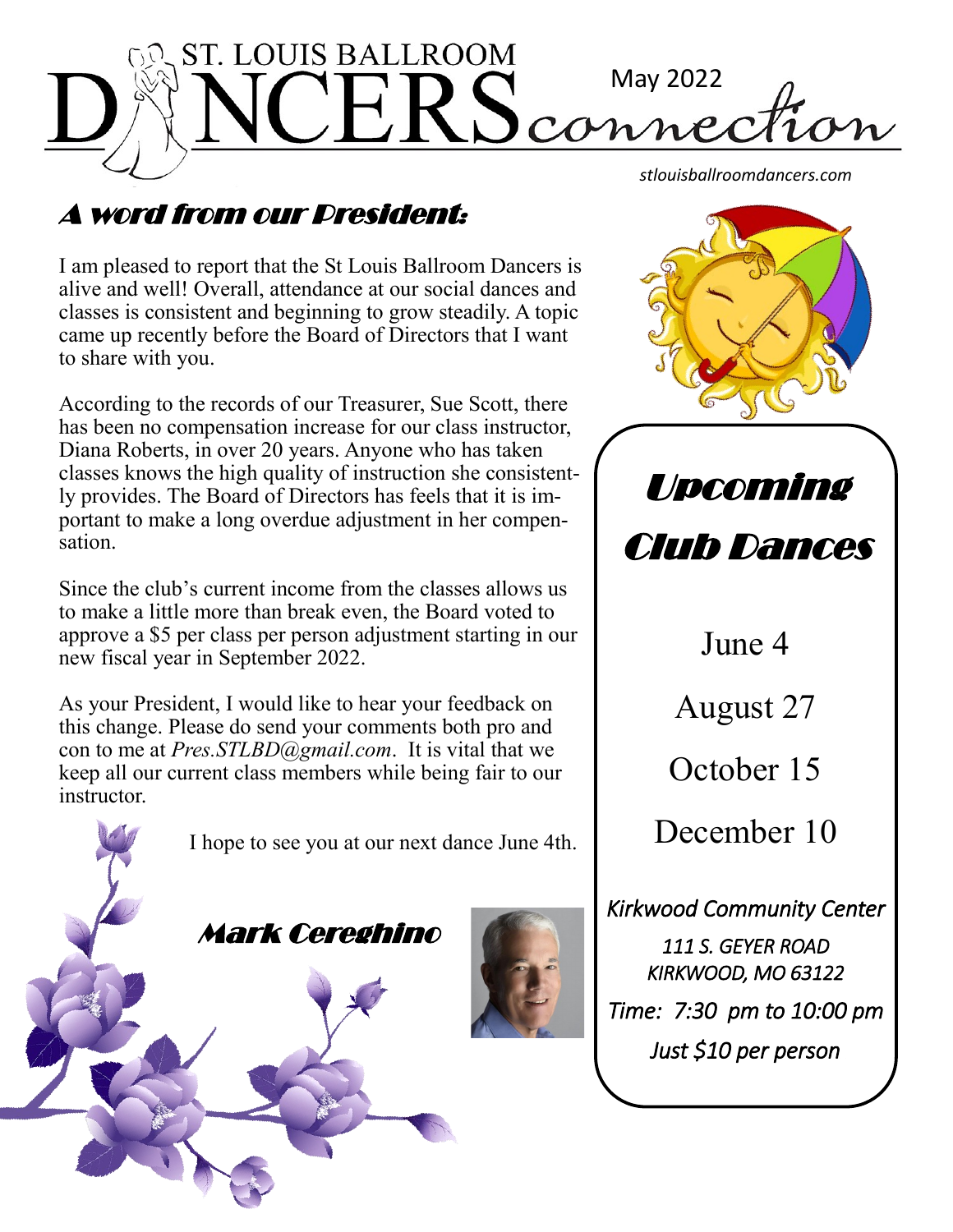

# Upcoming Classes

For complete information, including how to register,

please check our website: stlouisballroomdancers.com

### **Advance Registration is Requested**

## Session 5 June - July 2022

**Tuesday Evenings June 7 -- July 12** *\* Partners Required \** 7:00 - 8:00 PM American Silver Foxtrot & Cha Cha

8:00 - 9:00 PM International Silver Waltz & Jive

#### **Thursday Evenings June 9 -- July 14** *\* Partners Required For 9:00 class only \**

| 7:00 - 8:00 PM | Introductory Social Dance Waltz, Triple Swing & Rumba |
|----------------|-------------------------------------------------------|
| 8:00 - 9:00 PM | Intermediate Social Dance Foxtrot & Cha Cha           |
| 9:00 -10:00 PM | Pre-Silver American Waltz & Mambo                     |

### **Friday Evenings June 10 -- July 15**  *\* Partners Required \**

| $7:00 - 8:00$ PM | Gold American Waltz & Rumba               |
|------------------|-------------------------------------------|
| $8:00 - 9:00$ PM | International Open Foxtrot & Gold Cha Cha |

# Session 6 July - September 2022

### **Tuesday Evenings July 26 -- August 30**

|                  | * Partners Required *                 |
|------------------|---------------------------------------|
| 7:00 - 8:00 PM   | American Silver Waltz & Mambo         |
| $8:00 - 9:00$ PM | International Silver Foxtrot & Rhumba |

### **Thursday Evenings July 28 -- September 1**

*\* Partners Required For 9:00 class only \** 7:00 - 8:00 PM Introductory Social Dance Foxtrot & Cha Cha 8:00 - 9:00 PM Intermediate Social Dance Waltz, Triple Swing & Rumba 9:00 -10:00 PM Pre-Silver American Fox Trot & Rumba

**Friday Evenings July 29 -- September 2** 

|                          | * Partners Required *                |
|--------------------------|--------------------------------------|
| $7:00 - 8:00 \text{ PM}$ | Gold American Foxtrot & Cha Cha      |
| $8:00 - 9:00$ PM         | Open International Waltz & Gold Jive |